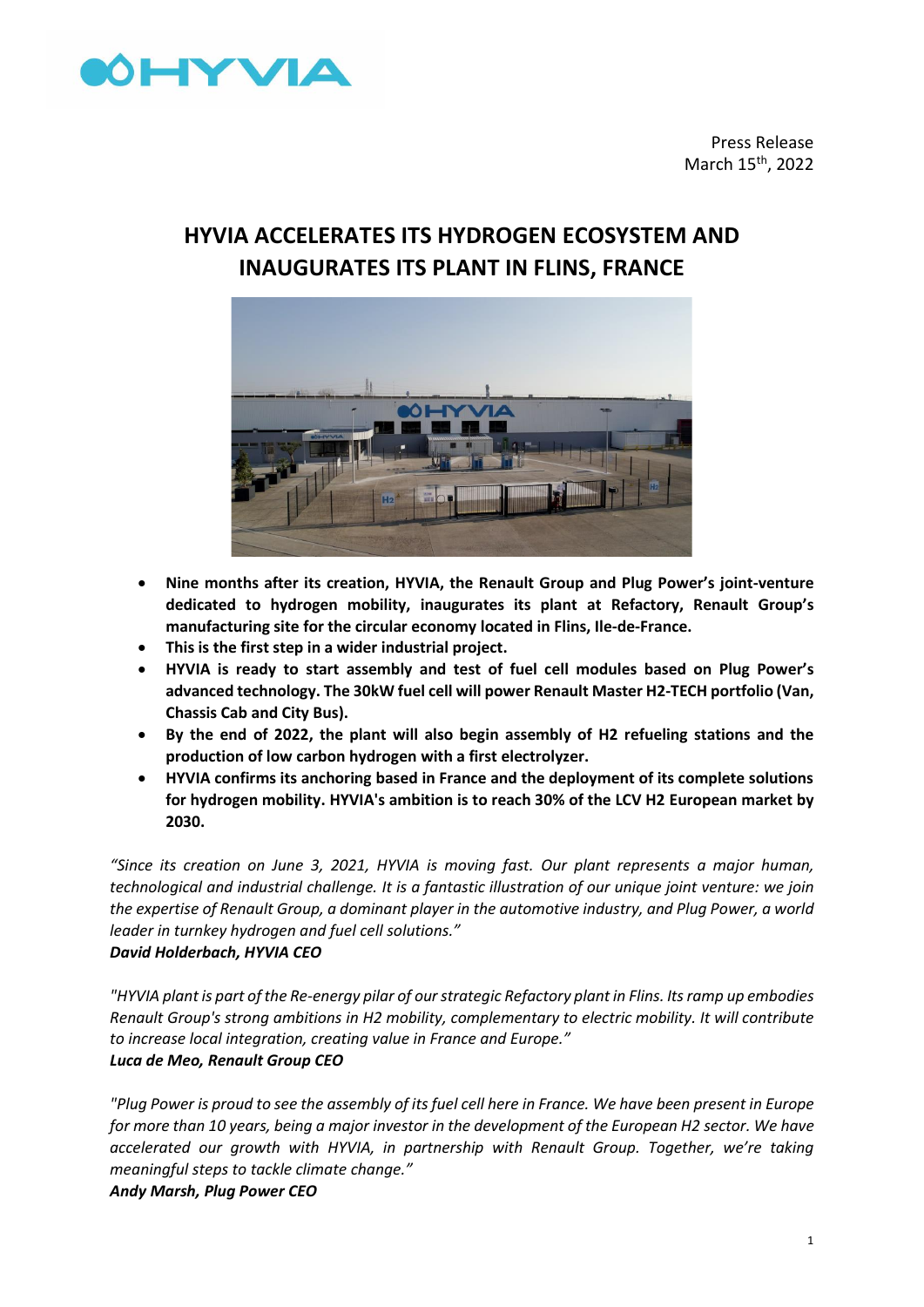

# **HYVIA plant: a wider industrial project**

The HYVIA plant in Flins is the **first step** within a wider industrial project, beginning today with 3 000m² and a highly skilled team of about 15 employees: operators, managers and technicians coming from Flins manufacture.

The HYVIA plant enhances safety, environment, and quality: it is not only a main stake but a priority, applying the best practices from Renault Group and Plug Power.

By the end of 2022:

- The fuel cell assembly & testing line will have a capacity of 1 000 fuel cell/year.
- The H2 refueling station assembly line will begin.
- The H2 supply will also begin with the installation of a 1MW electrolyzer that will supply H2 to the plant (450 kg H2 / day), for testing fuel cells and H2 refueling stations.
- The plant will also operate with H2 powered forklifts.

In the coming years, the HYVIA plant will continue to ramp up with a **second step**, increasing local and vertical integration.

## **HYVIA fuel cell: a human, technological and industrial challenge**

## • **A human challenge**

Like the rest of HYVIA staff, engineering, and manufacturing teams at Flins have embarked an ambitions challenge impacting the H2 ecosystem. To meet this ambition, engineers and operators in the plant have completed specialty training in France and in the United States, receiving the necessary expertise necessary to assemble and test a fuel cell.

The complementary skills of operational teams of both Renault Group and Plug Power are a key for HYVIA's success.

## • **A technological challenge**

The 30kW fuel cell is a Proton Exchange Membrane (PEM) technology, designed based on the proven and durable Plug Power technology.

It brings together air and hydrogen, allowing increased power and range for mobility. Both air and hydrogen flows enter in the fuel cell stack, the "heart" of the fuel cell. The fuel cell stack consists of a negative electrode (anode) and positive electrode (cathode), separated by a polymer membrane. Hydrogen molecules are separated into electrons and cations. The electrons go to an external circuit, generating a flow of electricity that powers both our 33KWh battery and our 57kW electric engine. The cations go through the polymer membrane and are associated with anions of the air to create water.

## • **An industrial challenge**

The fuel cell stack is associated with a large system of approximately 450 components and flux (air, H2, power, coolant and water). The assembly line of HYVIA plant is ready to begin a complex component assembly including high power controller and convertor, air filter, compressor and humidifier, coolant system and the final assembly of the heart of the fuel cell.

The fuel cell test zone is operational thanks to H2 already on site and will ensure fuel cell quality and safety.

# **HYVIA: based in France**

HYVIA confirms its industrial anchoring in France. HYVIA headquarters, engineering, R&D center, H2 integration and vehicle production are also based in France. Since its creation in 2021, HYVIA has grown to about 70 employees since its creation, including a strong engineering team.